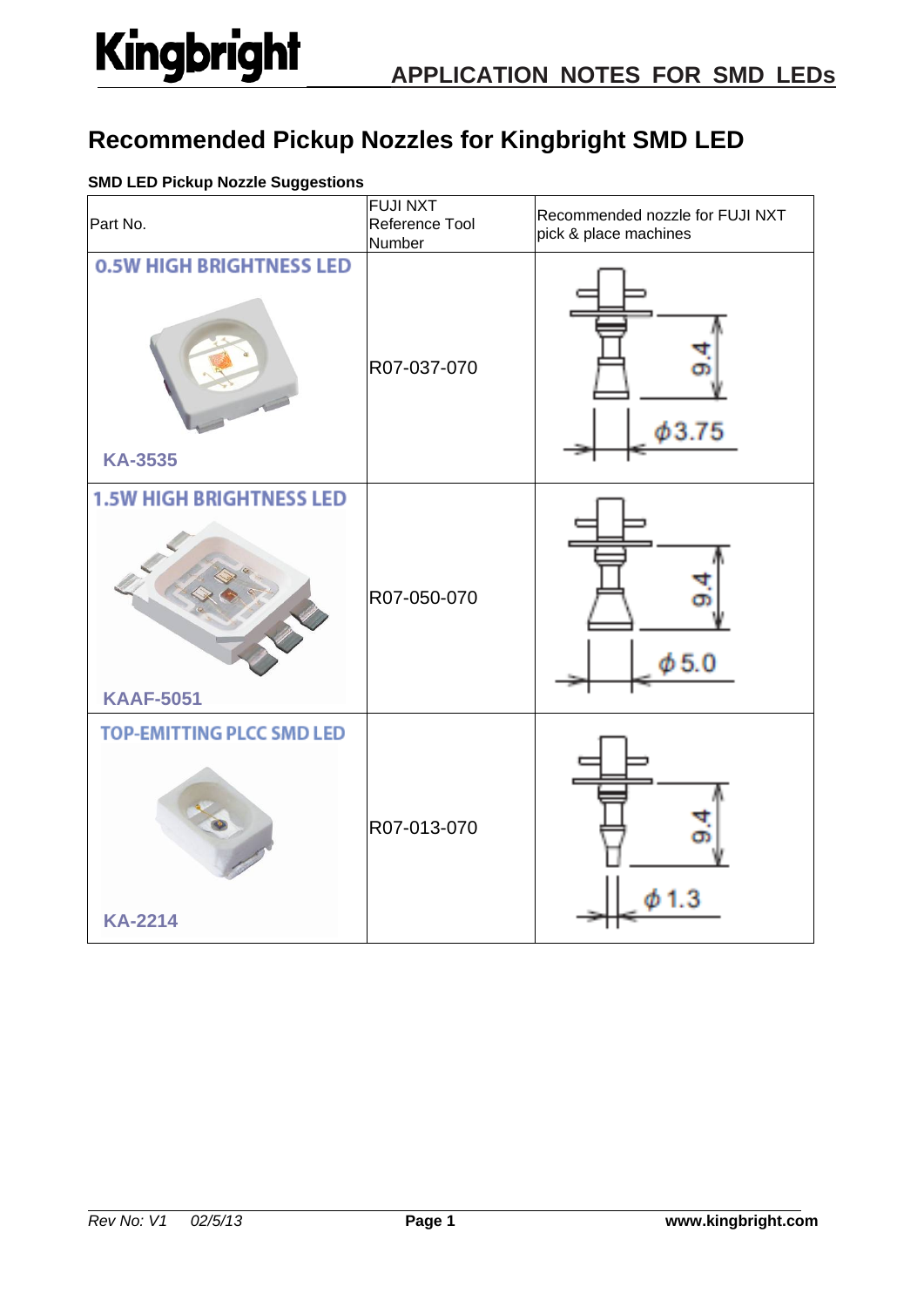| Part No.                                              | FUJI NXT<br>Reference Tool<br>Number | Recommended nozzle for FUJI NXT<br>pick & place machines |
|-------------------------------------------------------|--------------------------------------|----------------------------------------------------------|
| <b>TOP-EMITTING PLCC SMD LED</b><br><b>KA-3021</b>    | R07-018-070                          | 8                                                        |
| <b>TOP-EMITTING PLCC SMD LED</b><br><b>KA-3527A</b>   | R07-025-070                          |                                                          |
| <b>TOP-EMITTING PLCC SMD LED</b><br><b>KA-3528</b>    | R07-025-070                          | $\phi$ 2.5                                               |
| <b>TOP-EMITTING CHIP SMD LED</b><br><b>KPHHS-1005</b> | R07-007-070                          | $\phi$ 0.7                                               |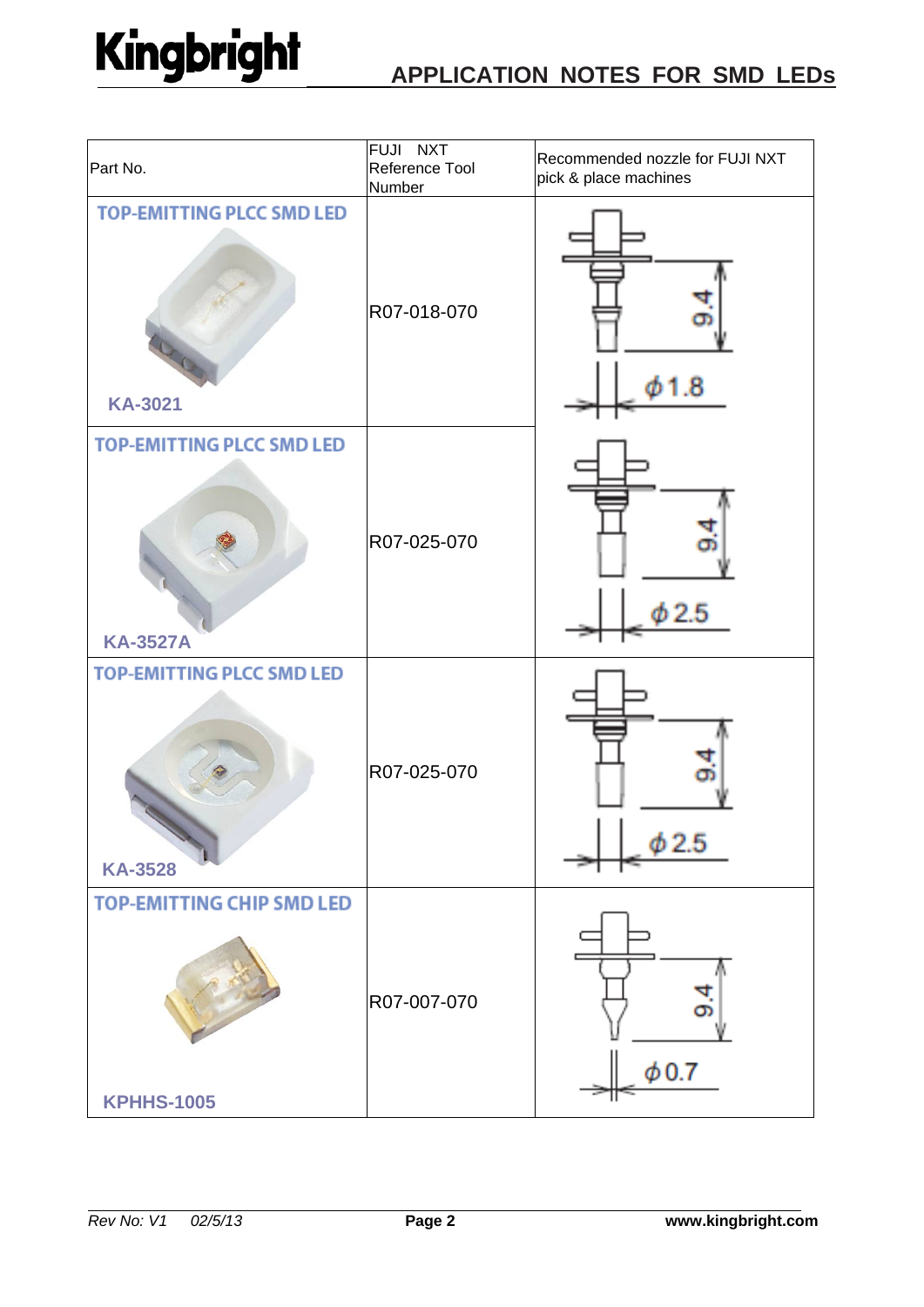| Part No.                                             | FUJI NXT<br>Reference Tool Number | Recommended nozzle for FUJI NXT<br>pick & place machines |
|------------------------------------------------------|-----------------------------------|----------------------------------------------------------|
| <b>TOP-EMITTING CHIP SMD LED</b><br><b>KPG-1608</b>  | R07-007-070                       | $\phi$ 0.7                                               |
| <b>TOP-EMITTING CHIP SMD LED</b><br><b>KPT-1608</b>  | R07-007-070                       | $\phi$ 0.7                                               |
| <b>TOP-EMITTING CHIP SMD LED</b><br><b>KPTD-1608</b> | R07-013G-070<br>(R07-010F-070)    | Ф 1.3                                                    |
| <b>TOP-EMITTING CHIP SMD LED</b><br><b>KPT-2012</b>  | R07-010-070                       | यां<br>σŝ<br>1.0                                         |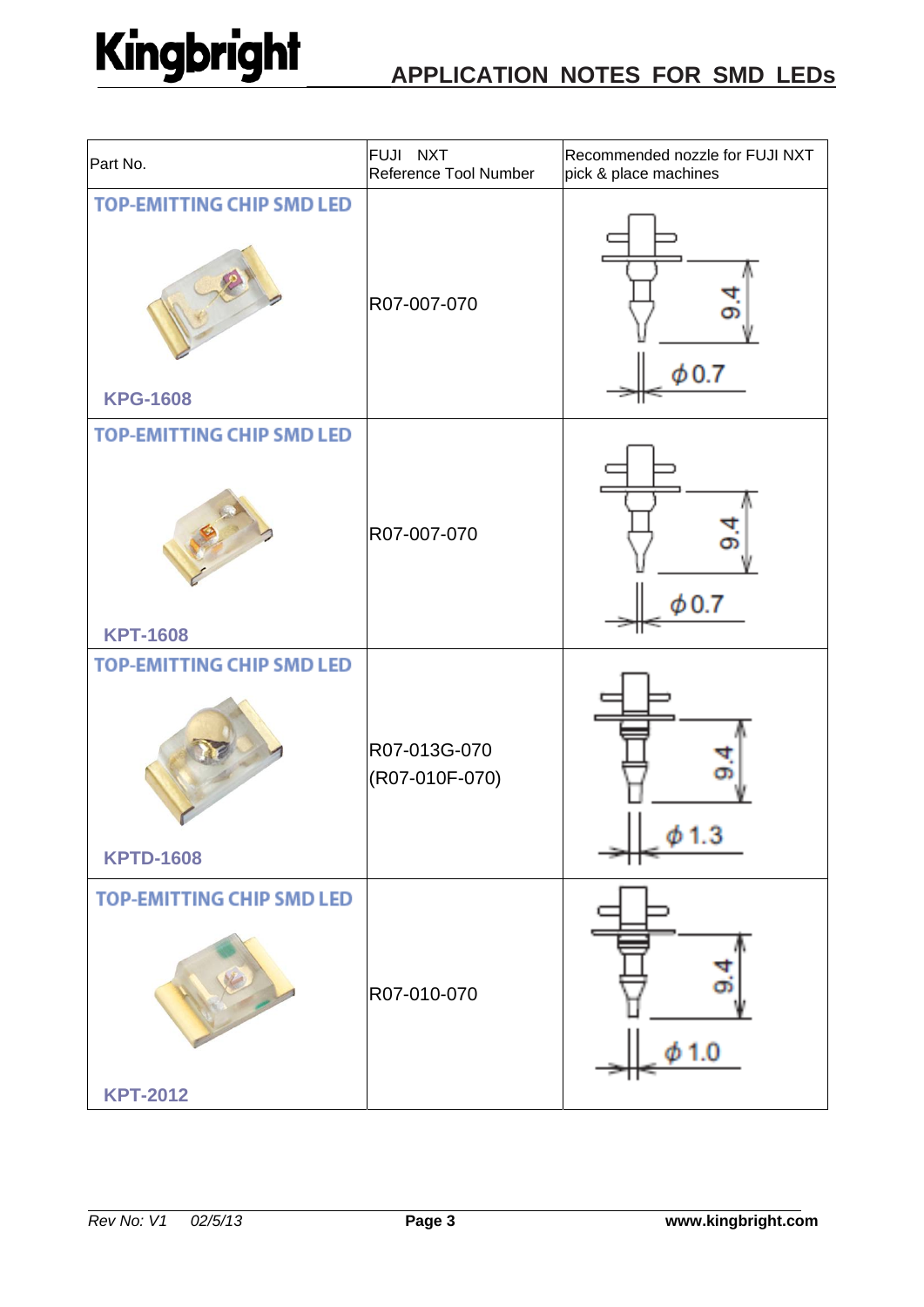| Part No.                                              | FUJI NXT<br>Reference Tool<br>Number | Recommended nozzle for FUJI NXT pick<br>& place machines |
|-------------------------------------------------------|--------------------------------------|----------------------------------------------------------|
| <b>TOP-EMITTING CHIP SMD LED</b><br><b>KPHCM-2012</b> | R07-010-070                          |                                                          |
| <b>TOP-EMITTING CHIP SMD LED</b><br><b>KPL-3015</b>   | R07-018-070                          |                                                          |
| <b>TOP-EMITTING CHIP SMD LED</b><br><b>KPT-3216</b>   | R07-013-070                          | 1.3                                                      |
| <b>TOP-EMITTING CHIP SMD LED</b><br><b>KPTL-3216</b>  | R07-025G-070                         | ග<br>$\phi$ 2.5                                          |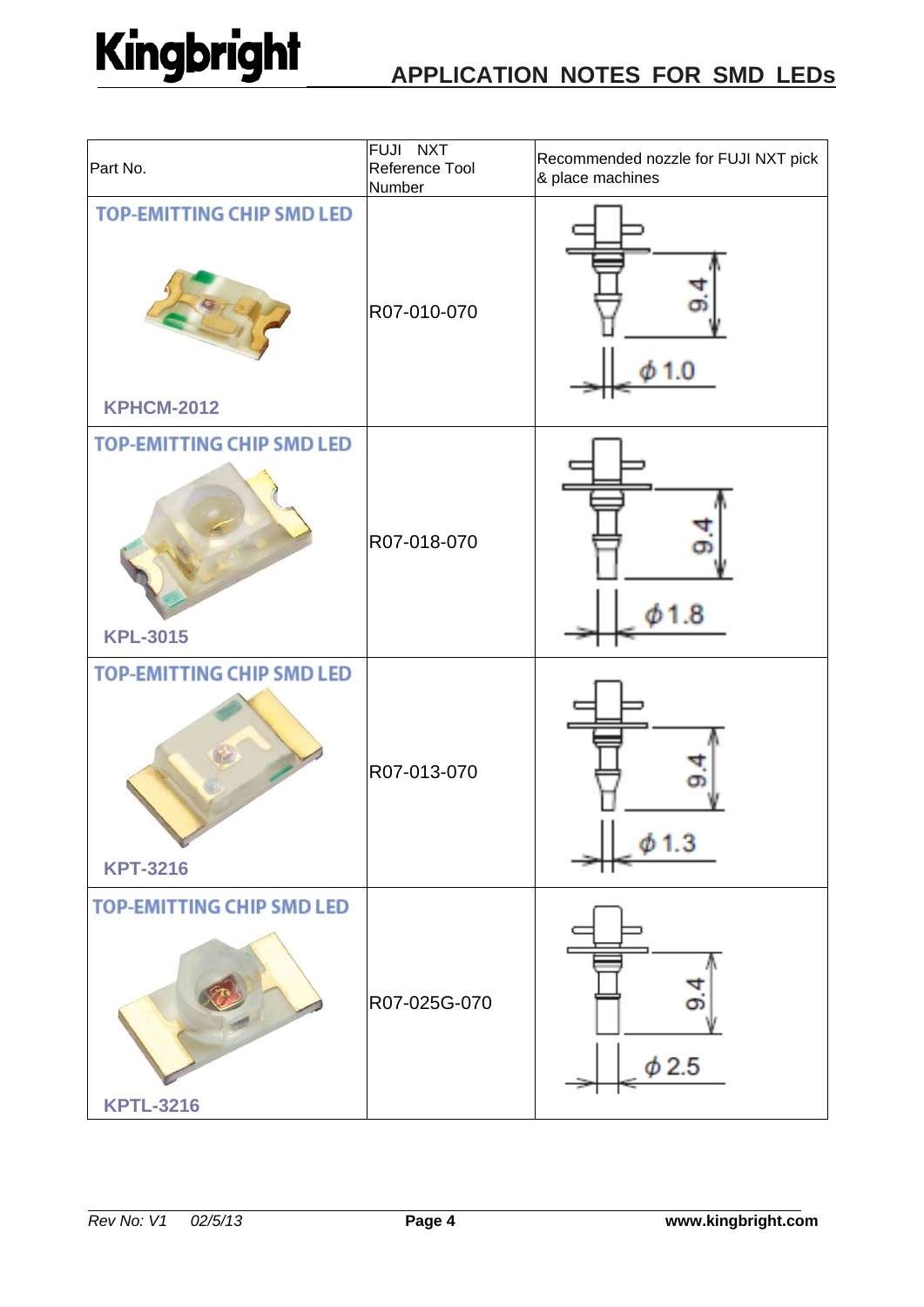| Part No.                                             | FUJI NXT<br>Reference Tool<br>Number | Recommended nozzle for FUJI NXT<br>pick & place machines |
|------------------------------------------------------|--------------------------------------|----------------------------------------------------------|
| <b>TOP-EMITTING CHIP SMD LED</b><br><b>KPTD-3216</b> | R07-025G-070                         | $\phi$ 2.5                                               |
| <b>TOP-EMITTING CHIP SMD LED</b><br><b>KPD-3223</b>  | R07-025-070                          | φ2.5                                                     |
| <b>TOP-EMITTING CHIP SMD LED</b><br><b>KPED-3528</b> | R07-037G-070                         | $\phi$ 3.75                                              |
| <b>RIGHT ANGLE SMD LED</b><br><b>KPA-1606</b>        | R07-010-070                          | प<br>øi<br>$\phi$ 1.0<br>Н.                              |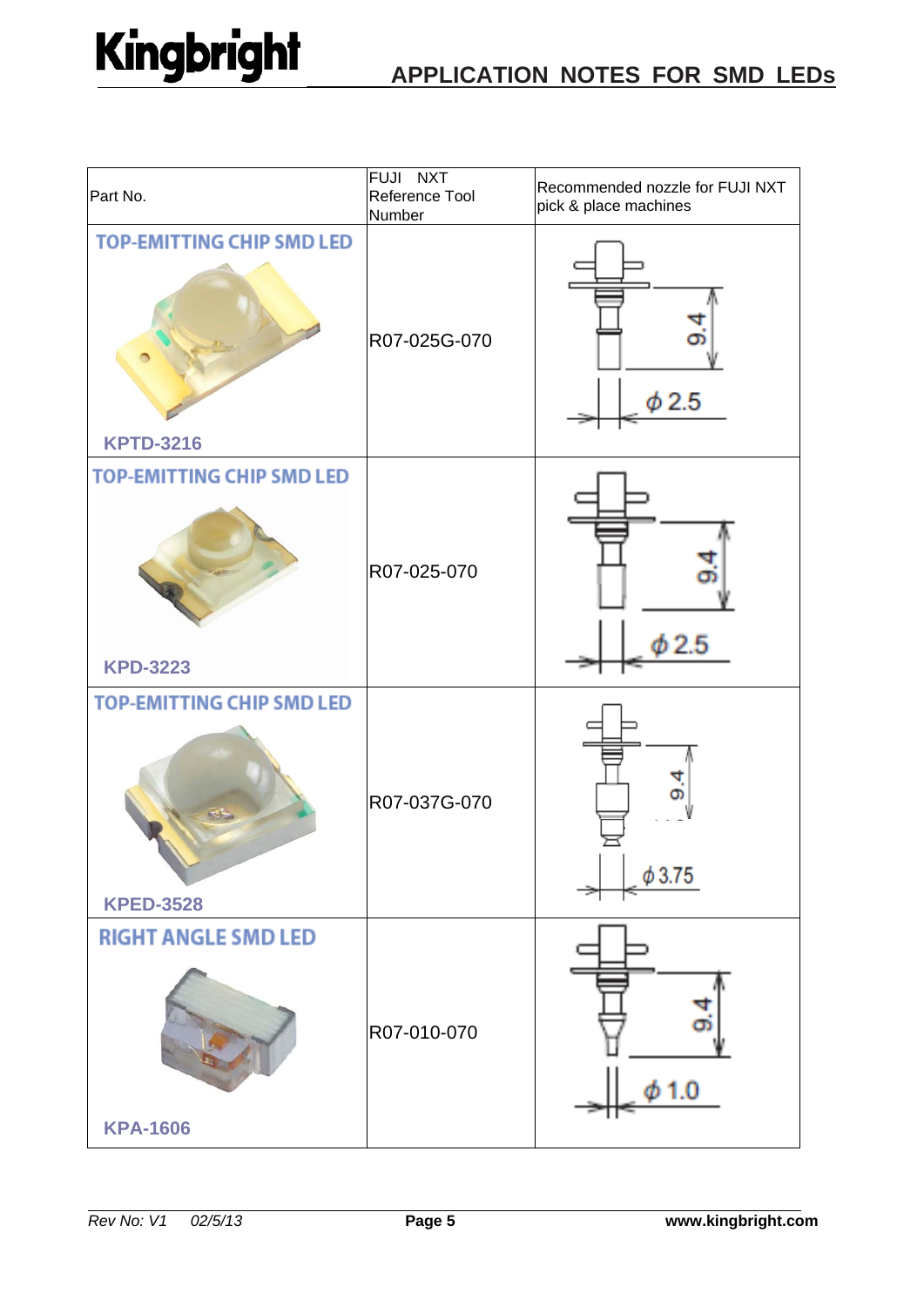| Part No.                                      | <b>FUJI NXT</b><br>Reference Tool<br>Number | Recommended nozzle for FUJI NXT pick &<br>place machines |
|-----------------------------------------------|---------------------------------------------|----------------------------------------------------------|
| <b>RIGHT ANGLE SMD LED</b><br><b>KPA-2106</b> | R07-010-070                                 |                                                          |
| <b>RIGHT ANGLE SMD LED</b><br><b>KA-2810A</b> | R07-010-070                                 |                                                          |
| <b>RIGHT ANGLE SMD LED</b><br><b>KPA-3010</b> | R07-013-070                                 | $\phi$ 1.3                                               |
| <b>RIGHT ANGLE SMD LED</b><br><b>KA-4040</b>  | R07-025-070                                 | Ч<br>аï<br>$\phi$ 2.5                                    |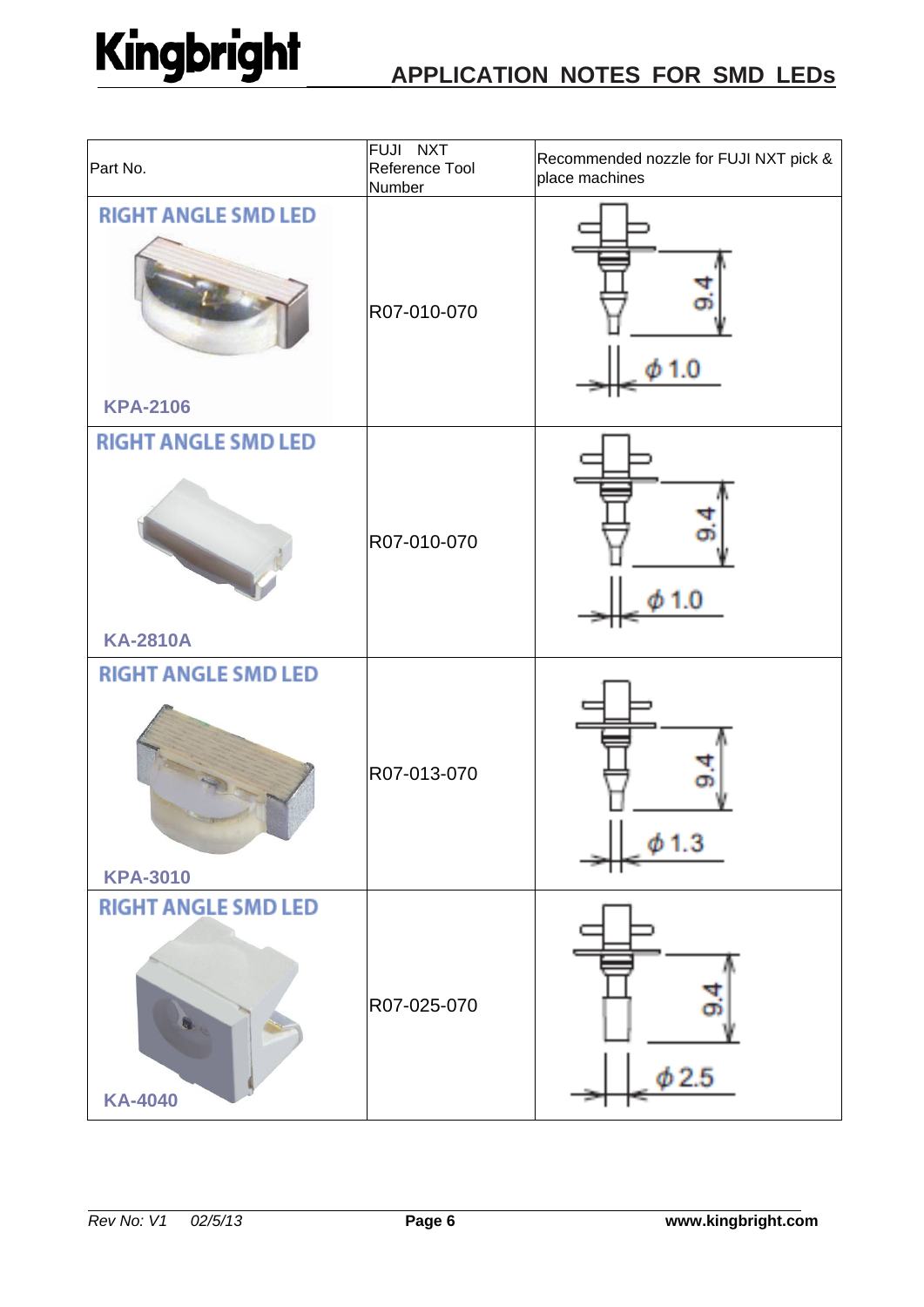| Part No.                                       | FUJI NXT<br>Reference Tool<br>Number | Recommended nozzle for FUJI NXT pick<br>& place machines |
|------------------------------------------------|--------------------------------------|----------------------------------------------------------|
| <b>MULTI-COLOR SMD LED</b><br><b>KPHB-1608</b> | R07-007-070                          | $\phi$ 0.7                                               |
| <b>MULTI-COLOR SMD LED</b><br><b>KPTB-1612</b> | R07-010-070                          | Ø۱                                                       |
| <b>MULTI-COLOR SMD LED</b><br><b>KPTB-1615</b> | R07-010-070                          | ש.ו ש                                                    |
| <b>MULTI-COLOR SMD LED</b><br><b>KPTF-1616</b> | R07-010-070                          | œ۱<br>1.0                                                |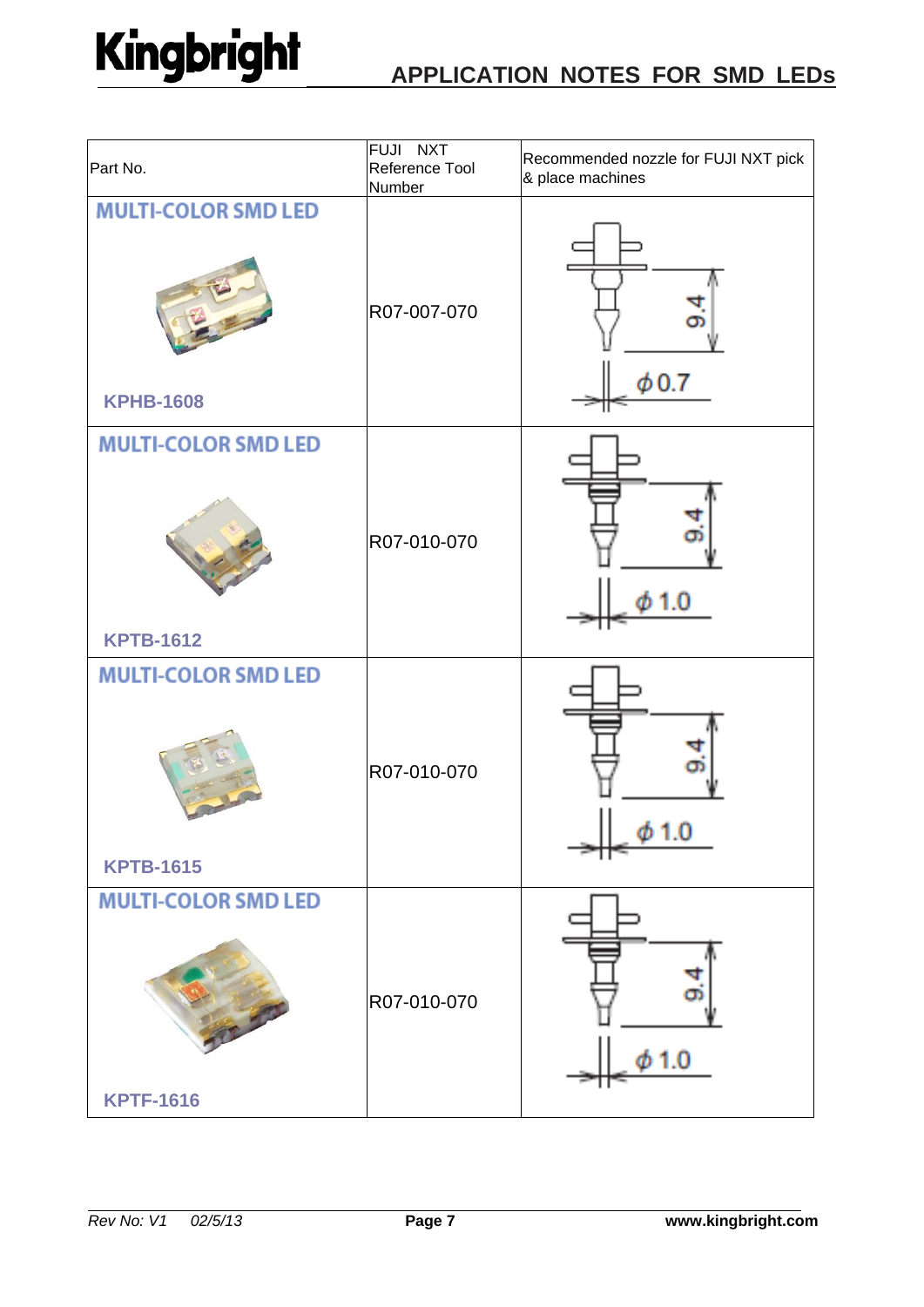| Part No.                                        | FUJI NXT<br>Reference Tool<br>Number | Recommended nozzle for FUJI NXT<br>pick & place machines |
|-------------------------------------------------|--------------------------------------|----------------------------------------------------------|
| <b>MULTI-COLOR SMD LED</b><br><b>KPHBM-2012</b> | R07-010-070                          |                                                          |
| <b>MULTI-COLOR SMD LED</b><br><b>KPB-2012</b>   | R07-010-070                          |                                                          |
| <b>MULTI-COLOR SMD LED</b><br><b>KPBA-3010</b>  | R07-013-070                          | 1.3                                                      |
| <b>MULTI-COLOR SMD LED</b><br><b>KPFA-3010</b>  | R07-013-070                          | a<br>œ<br>-3                                             |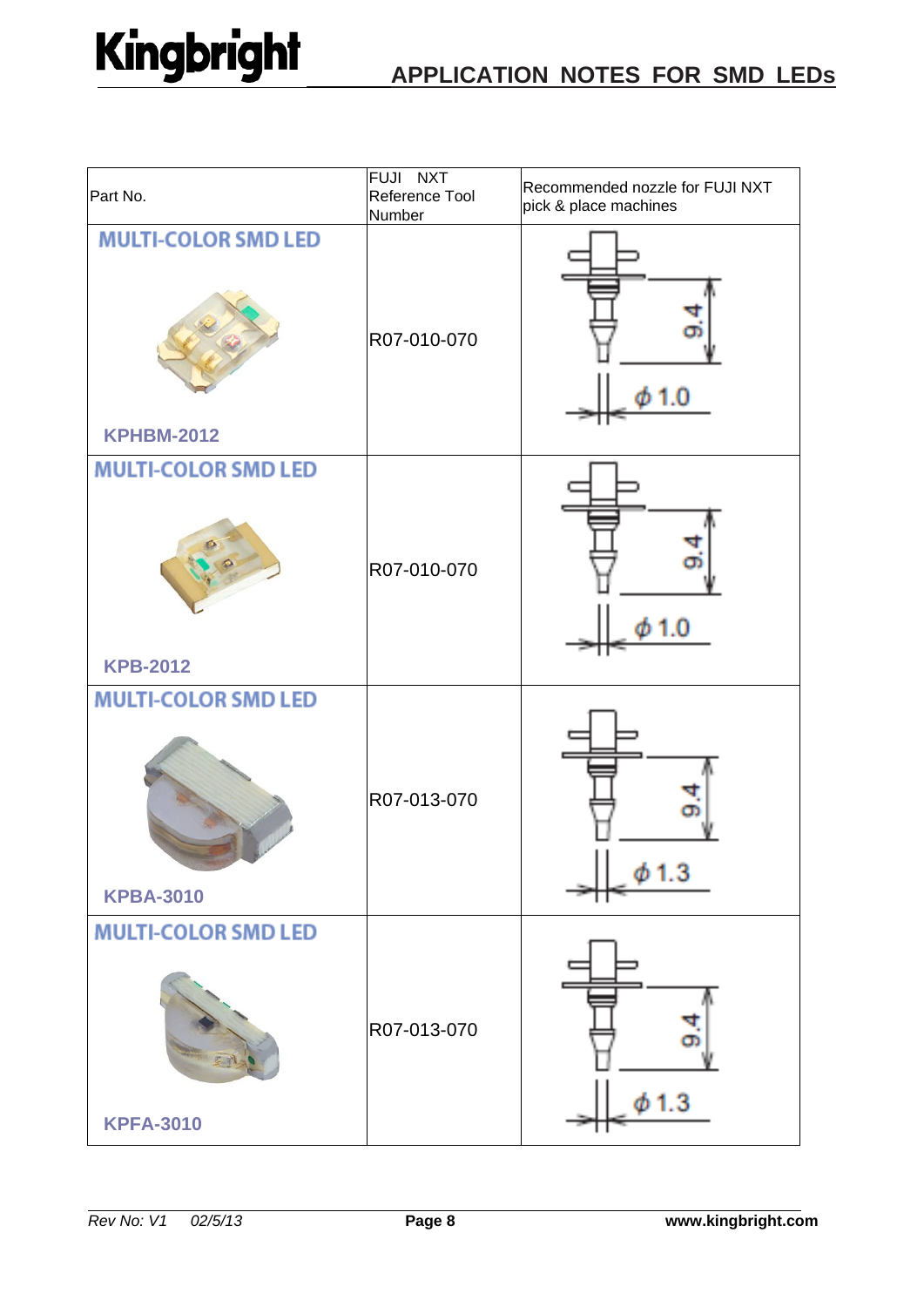| Part No.                                        | FUJI NXT<br>Reference Tool<br>Number | Recommended nozzle for FUJI NXT<br>pick & place machines |
|-------------------------------------------------|--------------------------------------|----------------------------------------------------------|
| <b>MULTI-COLOR SMD LED</b><br><b>KM-23</b>      | R07-010-070                          |                                                          |
| <b>MULTI-COLOR SMD LED</b><br><b>KPBDA-3020</b> | R07-013-070                          |                                                          |
| <b>MULTI-COLOR SMD LED</b><br><b>KPB-3025</b>   | R07-013-070                          | ф 1.3                                                    |
| <b>MULTI-COLOR SMD LED</b><br><b>KPBL-3025</b>  | R07-025G-070                         | बा<br>Οī<br>$\phi$ 2.5                                   |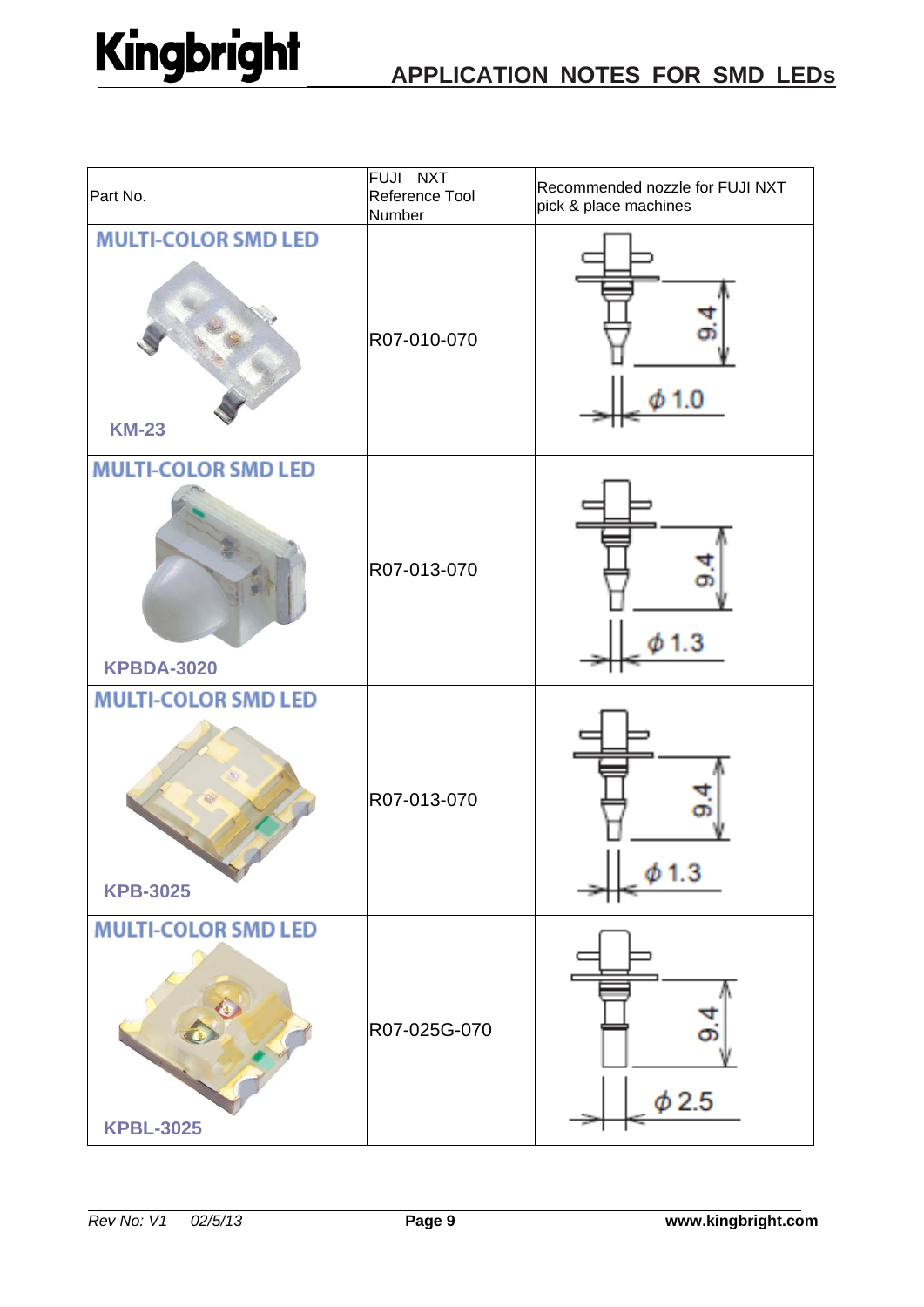| Part No.                                       | FUJI NXT<br>Reference Tool<br>Number | Recommended nozzle for FUJI NXT pick &<br>place machines |
|------------------------------------------------|--------------------------------------|----------------------------------------------------------|
| <b>MULTI-COLOR SMD LED</b><br><b>KPBD-3224</b> | R07-025G-070                         | Ф<br>ф 2.5                                               |
| <b>MULTI-COLOR SMD LED)</b><br><b>KPB-3227</b> | R07-018-070                          |                                                          |
| <b>MULTI-COLOR SMD LED</b><br><b>KPF-3236</b>  | R07-018-070                          | .8                                                       |
| <b>MULTI-COLOR SMD LED</b><br><b>KAAF-3529</b> | R07-025-070                          | ф 2.5                                                    |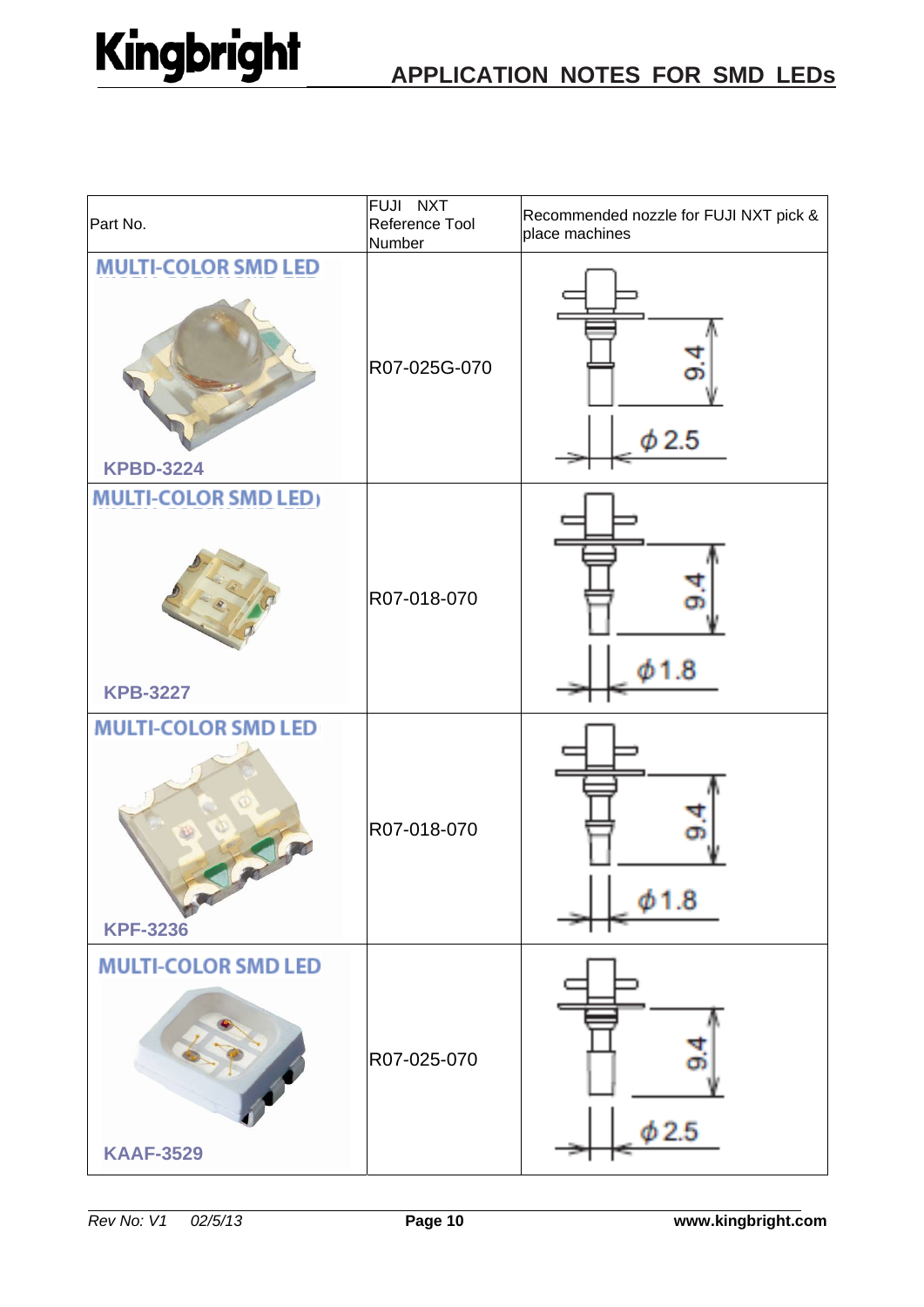| Part No.                                         | FUJI NXT<br>Reference Tool<br>Number | Recommended nozzle for FUJI NXT<br>pick & place machines |
|--------------------------------------------------|--------------------------------------|----------------------------------------------------------|
| <b>SUBMINIATURE SMD LED</b><br>KM2520-03         | R07-025G-070                         | ۵ŋ<br>$\phi$ 2.5                                         |
| <b>SUBMINIATURE SMD LED</b><br>KM2520-09         | R07-018-070                          |                                                          |
| <b>REVERSE MOUNT SMD LED</b><br><b>KPTR-3216</b> | R07-013-070                          | $\phi$ 1.3                                               |
| <b>SOT-23 SMD LED</b><br><b>KM-23-F</b>          | R07-010-070                          | ч<br>တ<br>ф 1.0                                          |